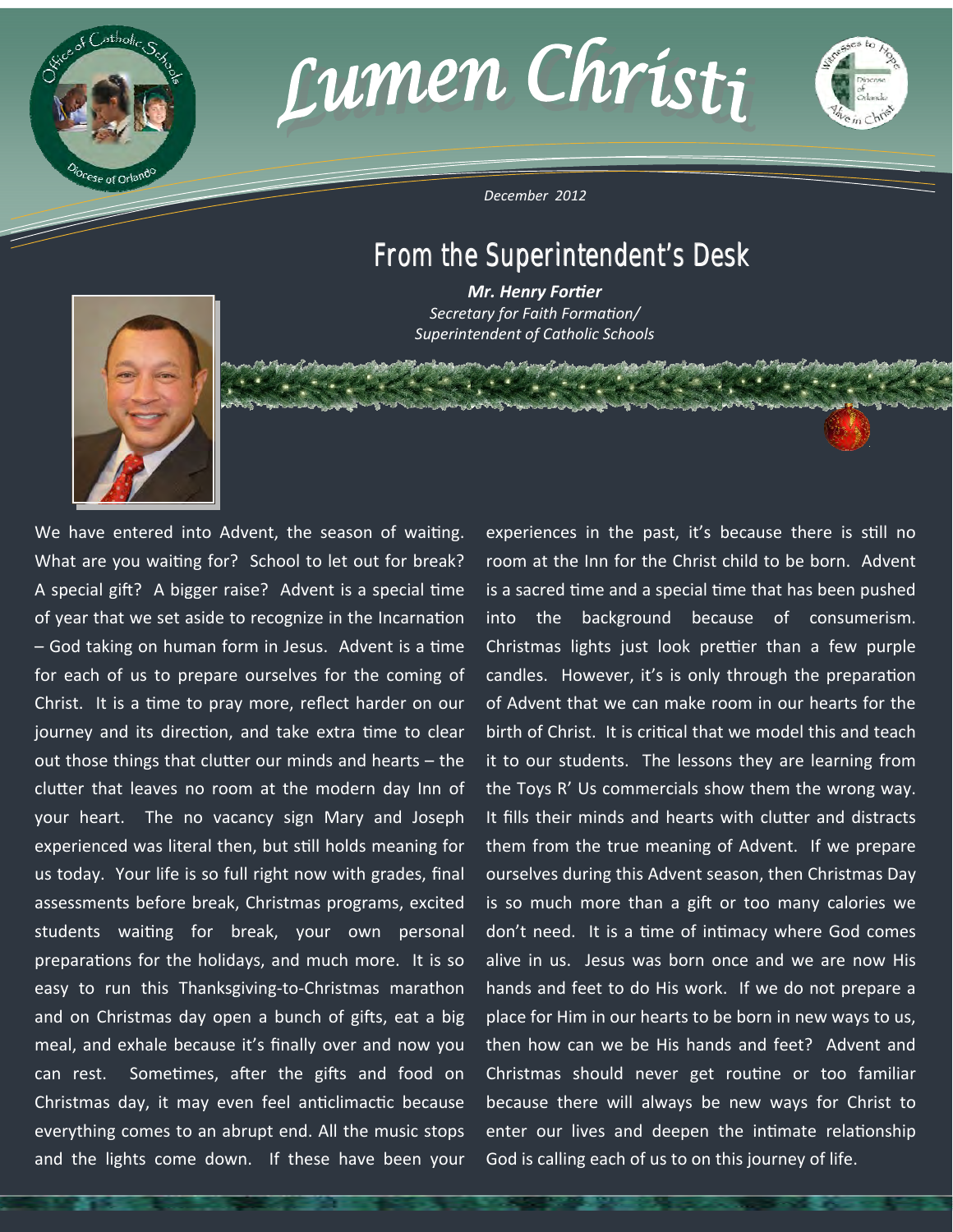PROFESSIONAL DEVELOPMENT



**Dr. Jacquelyn Flanigan Associate Superintendent**

The reviews are in and the second round of the Regional Professional Development Days was a major success! The feedback clearly indicated that the time spent collaborating with colleagues to brainstorm, plan and create was energizing and exciting. It was amazing to see teachers across the Diocese engaged in the creative process that makes teaching so rewarding ‐ no textbook can provide what our teachers can do!!!! I am very anxious to see the implementation of the units created!

Several teachers asked if there was one key learning activity - separate from the unit created during the Regional Days - that could be easily initiated to support the transition to the English Language Arts standards across content areas. YES, THERE IS!!

For the primary grades (PK-2): Consider wrapping up your week with the following writing assignment. In graphic organizer format, have your students represent (with support as needed) what the students learned during the week. Then, have them write (with support as needed) a letter to their parents explaining what was learned. The graphic organizer supports critical organization skills as a pre-writing activity. Be sure to ask the parents to respond in writing to that letter. (The parent letter could also be a letter to the principal, pastor, etc.) That letter from the parent provides an authentic opportunity for additional "close reading" and does "doubleduty" as a means of letting your parents know what is happening in the classroom!

For grades 3-12: Consider adding 1-2 pieces of non-fiction reading per quarter for the rest of the year. The close reading selection should be at the "stretch" Lexile level. Attached is a [guide](http://www.orlandodiocese.org/images/stories/schools/pdf/GuidetoCloseReadingProcess.pdf) to leading your students through the close reading process. The reading options are endless across all curriculum content areas. For example, in history, consider the range of primary sources documents such as speeches, letters and government documents. For math and science, selections can be found in journal articles and scientific reports. Literary and artistic reviews are an opportunity to guide students through a close read of non-fiction text. Even P.E. can make use of health and nutrition journals! To determine whether your selection is at the appropriate "stretch" Lexile Level, go to: [www.Lexile.com](http://www.Lexile.com).

Both of the above strategies move students toward reading comprehension at the higher level of rigor expected by the common core and provide an opportunity to bring a learning activity into your classroom that is relevant and supports what you are teaching. If you use one of these strategies, please let us know how it worked! And, please, share your reading selection!!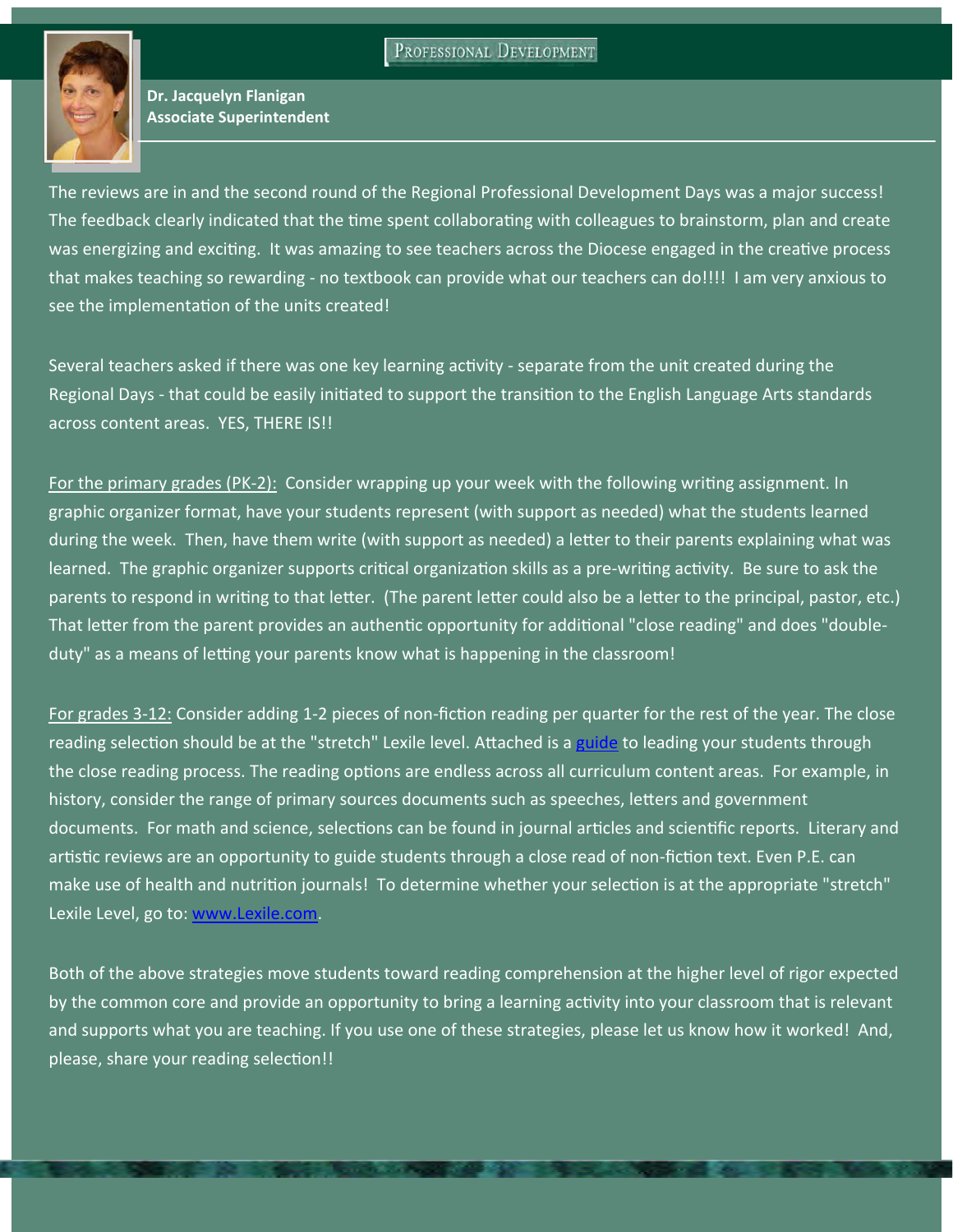**Mr. James Cooney Associate Superintendent**



Jim & Joe's **Accreditation** Corner



**Dr. Joseph Belinski Director of School Planning**

Our schools that were scheduled for on‐site visits by the Florida Catholic Conference and AdvancEd during the first semester have successfully completed that phase of the accreditation process. During October and November 2012, the Church of the Resurrection Catholic School (Lakeland), Morning Star Catholic School (Orlando), St. John Vianney Catholic School (Orlando), St. Joseph Catholic School (Winter Haven), and Central Catholic High School (Melbourne) hosted visits by accreditation teams. All of us offer congratulations to these schools for successfully completing the Visitation Phase of the accreditation process.

We want to thank the Visitation Teams for taking time out of their busy schedules to serve as Visiting Team members. Accreditation is about ensuring that schools demonstrate a high level of quality with regard to Catholic identity, academic excellence, quality instruction, supportive student services, visionary leadership, and continuous improvement. Therefore, the Visitation is an event within the accreditation process when a school shows evidence to an objective team from outside the Diocese that it meets the expected standards of the accreditation agency. The team members share their professional expertise during the three day visits. In addition, the team members return with good examples to take back and share with their schools and/diocese. We appreciate their generosity of time and talent in supporting the schools in the Diocese of Orlando.

We also want to thank the local school administrators, steering committees, faculties, pastors, and presidents who have worked over a fifteen month period preparing for the accreditation visits. It takes time and talent to gather and analyze information, distribute and review surveys, and create goals based upon data. This data becomes the foundation for an action plan, which guides the school forward toward continuous improvement.

Most importantly, we want to recognize the main stakeholders, the students and parents, for their continuing support and commitment to our Catholic schools in the Diocese of Orlando.

 *Best wishes for a blessed Christmas and Happy New Year!* 



## December Birthdays

**Happy Birthday and may God bless you with many more!** 

Dr. Kathleen Kiley, Principal, St. Andrew Catholic School

Mrs. Sandra Basinger, St. Mary Catholic School

Dr. Michael Coury, President, Fr. Lopez Catholic High School



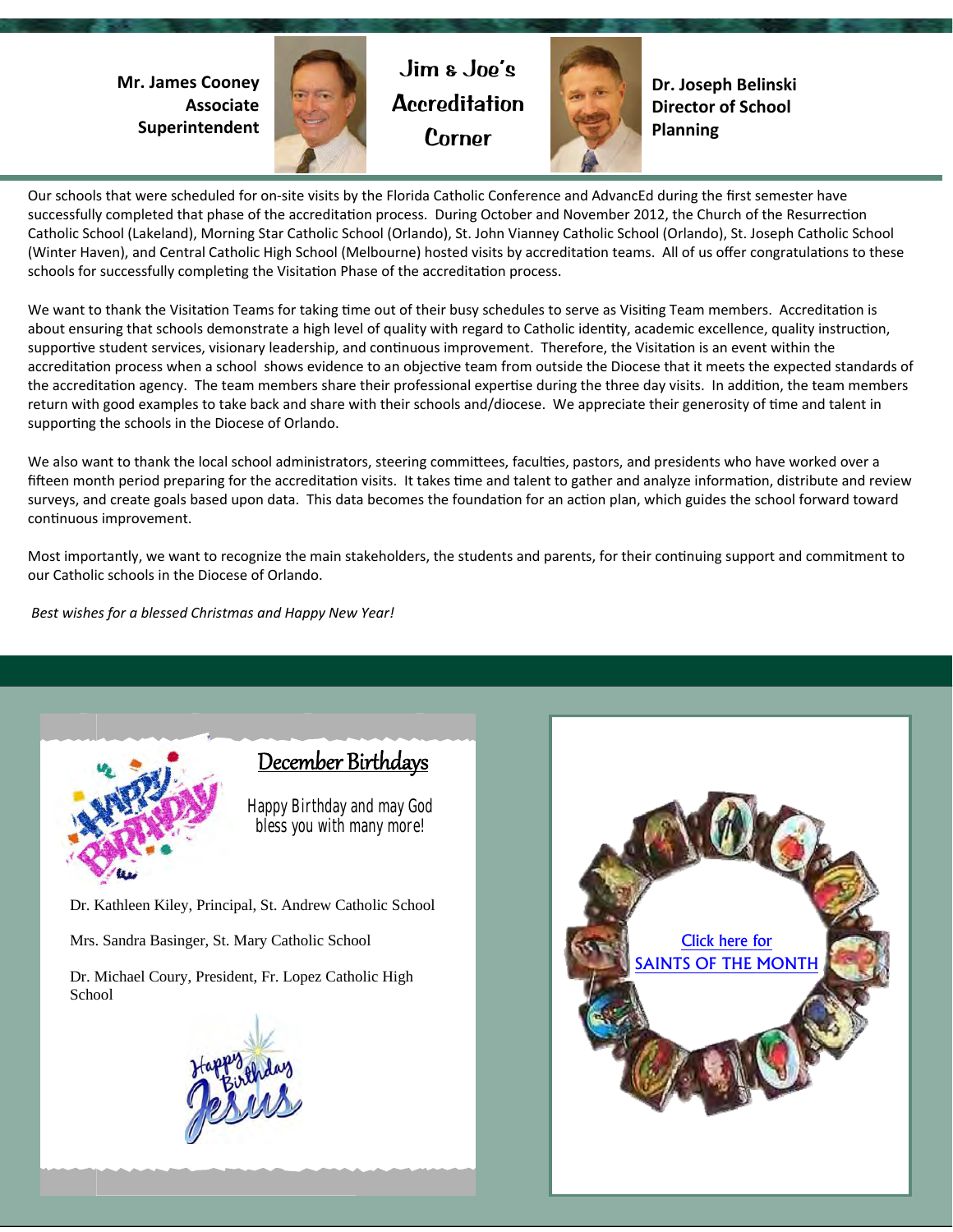# Margie's Technology Tips



**Margie Aguilar Director of InstrucƟonal Technology**

#### *CreaƟve Website for the Classroom*



A very important skill for students to develop is using music in projects. Music and sound effects can take a good project to a whole new level. Teaching students how to include music in their projects allows teachers an opportunity to teach valuable digital citizenship skills they will need to find royalty free music. Importing songs from the iTunes library to a

project is not accepted, only if the song is under Creative Common licensing, students can use it. If the students take that project and post it on YouTube or Vimeo containing copyrighted songs their accounts may be suspended. To help teachers and students, here are three great, easy to use, royalty free music and sound effect sites. In **Purple Planet Royalty Free Music** all the music is free to download and is composed and performed by Geoff Harvey and Chris Martyn. For more information go to htt[p://www.purple](http://www.purple-planet.com/)[planet.com/.](http://www.purple-planet.com/) SoundJay is a site with a selection of MP3 and WAV files organized into ten genres. The sounds are free of charge and royalty free to use in projects but you are NOT allowed to post the sounds on any web site for others to download, link directly to individual sound files, or sell the sounds to anyone else. For more information go to http://www.soundjay.com/. Lastly, **Royalty Free Music Room** provides students with free downloadable MP3s that are public domain that can be used in book trailers, movies, and presentations and upload to YouTube without worrying about copyright infringement. For more information go to htt[p://www.royalty](http://www.royalty-free-music-room.com/) ‐free‐music‐[room.com/](http://www.royalty-free-music-room.com/) . Teachers have the important role to advocate, model, and teach safe, legal, and ethical use of digital

#### *APP of the Month*



Educreations is a free recordable interactive whiteboard that captures your voice and handwriting to produce amazing video lessons that you can share online. Students can replay your lessons in any web browser, or from within the iPad app. Teachers can create free accounts to post the lessons making them available to their students with a code. Also,

educreations videos can be posted on websites, blogs or email. Educreations allows teachers to explain a math formula, create an animated lesson, add commentary to photos, diagram a sports play, and many other. For more information you can visit htt[p://](http://www.educreations.com/) [www.educrea](http://www.educreations.com/)tions.com/ and to download the app go to iTunes at htt[ps://itunes.apple.com/us/app/educrea](https://itunes.apple.com/us/app/educreations-interactive-whiteboard/id478617061?mt=8)tions-interactive[whiteboard/id478617061?mt=8](https://itunes.apple.com/us/app/educreations-interactive-whiteboard/id478617061?mt=8)



Pray the Rosary anytime, anywhere from your iPhone™ or iPad™ mobile digital device.

Sadlier's Daily Rosary app allows you to:

- Pray the Rosary with audio to guide you in prayer
- Read all the mysteries and prayers in print as audio is played
- Choose from audio in English or Spanish with female or male voices
- Customize your rosary with authentic crosses. beads, and beautiful photographic backgrounds



**[Click here!](https://itunes.apple.com/us/app/daily-rosary/id577098356?mt=8)**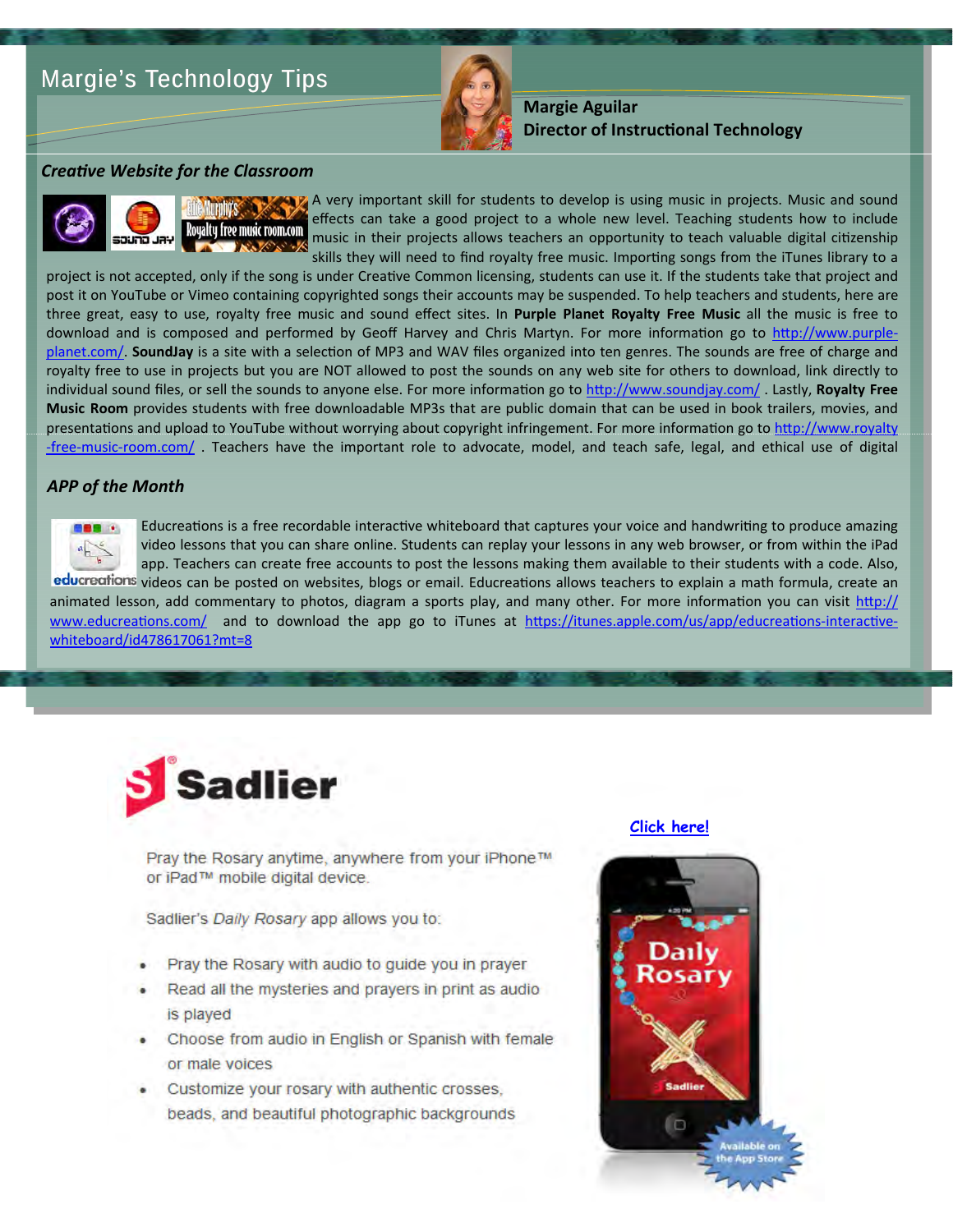



**Mr. Jon Arguello Director of Marketing and Development**

Before I introduce myself, I would like to thank Bishop Noonan, Superintendent Fortier and the Diocese of Orlando for allowing me the opportunity practice my profession in service to the world's greatest cause and boss: Jesus Christ, who I thank most of all for the many blessings he has bestowed on me, including the opportunity here at the Diocese.

I am Jon Arguello, the new director of marketing and development, and it is a pleasure to join such a dedicated and talented group of educators and administrators. Most recently, I have served as the communications director, consultant and field strategist for several political campaigns. Prior to politics, I served as a strategist to companies and organizations wanting to capture a tangible market share from a competitor or who wanted to rotate or shift their business models to increase efficiency. Before that I served as a public affairs specialist in the United States Army, mostly with the 173<sup>rd</sup> Airborne Infantry Brigade in Italy and Afghanistan. And many, many *before thats* I was a young Catholic student at St. Andrew's in Orlando.

Of course that was not the last time I observed the enthusiasm and passion you have for educating our students, that was clear during the professional development conference and during my visits to some of your schools. If I have not yet, I will be visiting you soon to learn how best I can facilitate the marketing of our Catholic education system here in Central Florida.

Over the next several weeks I will be traveling throughout the Diocese learning what your priorities are and what makes each individual school an educational center of excellence. My goal is not to add to the already heavy workloads of administrators and teachers at the school. My intention will be to join you in your efforts; to help carry some of the load so that you can concentrate on running your schools—schools that are full of students. In the end *that* is my goal: to provide you with all the hearts, minds and souls your school can educate.

Catholic education is a product I believe in-it's a product that provides a value unmatched anywhere else. Many people think that the gap between Catholic and public education has closed. It has not. That is the great news I have for you. The gap between Catholic and public education has not closed, it is wider than ever, maybe not in the same manner it was 50 years ago, but Catholic education continues to provide families with the education and opportunity for spiritual development their children deserve. And my plan is to let the world know that.

God bless you all for what you do. I look forward to meeting you all and spending time discovering how best to keep our Catholic schools as vibrant, as relevant and as full as they have ever been.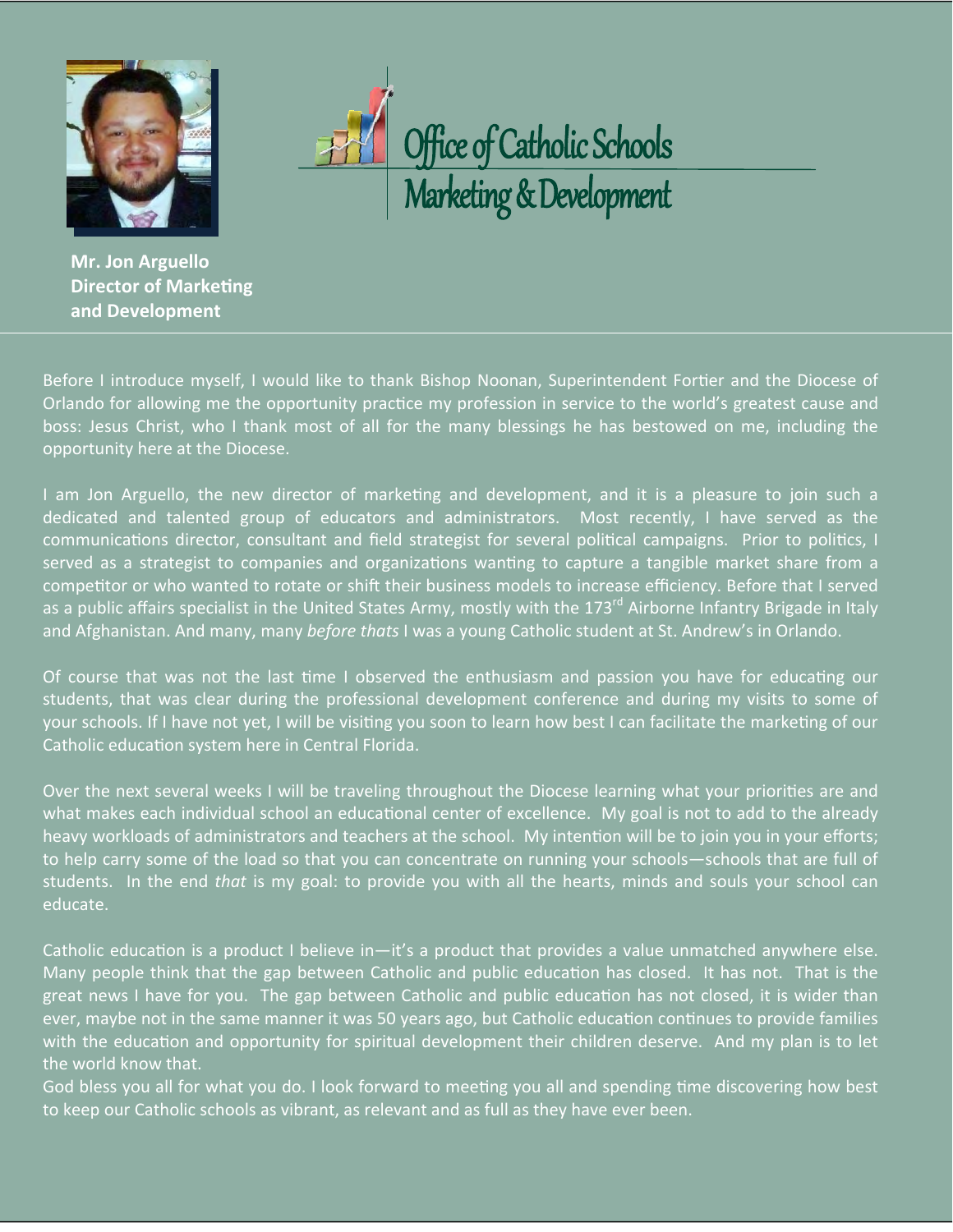

#### **Phyllis Mann Administrative Assistant to the Superintendent Certification Corner**



As we approach Advent, let your minds and hearts be open to the wonder of the coming of the Lord! I hope your holidays are a wonderful time for you and your family.

I would like to express how important Master Inservice Program (MIP) points are to your renewal process. Many teachers find themselves in the last month before certificate renewal without the required number of MIP points to renew. This is a terrible quandary with no time to fix.

The amount of MIP points needed to renew a certificate with one or two subject coverages is 120 points. If you hold more than two coverages, you must add 60 additional MIP points per coverage. Remember that you have the option to also use a college course (it does not have to be graduate level, just something that you haven't taken before completed within the validity period of your certificate) worth 3 semester hours (which is equivalent to 60 MIP points) in combination with other MIP points to satisfy the total requirement.

To use college credit, you must submit an official transcript of your course work to the FDOE. Be sure that your full social security number is on each page of the transcript or you run the risk of having the document received but not posted to your account.

You also can retake a subject area test (equivalent of 60 MIP points) and use the passing score in combination with either points or course work. You must take the test for a subject coverage that you have on your certificate (in cases of Elementary Education 1-6, the Elementary Education K-6 test is acceptable). If you have questions, please call me (407-246-4905).

Try to keep track of your own points or check in with your school MIP coordinator to see where you stand. You can always contact me for a status report. This is the time of year when you should check your status if you are renewing June 30, 2013. Give yourself some time to rectify the situation if you find that you are short MIP points.

### *FAITH NEWS ONLINE FAITH NEWS ONLINE*

Faith News Online is a special section of the Diocese of Orlando's website that features articles written by and about local Catholic youth. The articles and photos written by the Ace Reporters describe the people, places and events that are having an impact on the faith and education of our young people.

This week **[Faith News Online](http://www.orlandodiocese.org/fnfrontpage)** features a short article about students at Morning School "voting" for president.

The following schools will be contributing to Faith News Online through the 2012 – 2013 Ace Reporter program.

- Annunciation Catholic Academy, Altamonte Springs
- Basilica School of St. Paul, Daytona Beach
- Holy Family Catholic School, Orlando
- Holy Redeemer Catholic School, Kissimmee
- Morning Star School, Orlando
- Our Lady of Lourdes Academy, Daytona Beach
- St. Joseph Catholic School, Palm Bay
- St. Mary Magdalen Catholic School, Altamonte Springs
- St. Paul Catholic School, Leesburg

For more information about the Ace Reporter program and Faith News Online, contact Linda Caldwell, **[lcaldwell@orlandodiocese.org](mailto:lcaldwell@orlandodiocese.org)** or 407-246-4924.

The Ace Reporter program through Faith News Online was launched in February, 2009 with twelve middle school and high school students representing nine schools. Faith News Online will include Fun Facts from the YOUCAT Catholic catechism, "Ask Father Faith" questions, surveys, Saint of the Month, and eventually space for prayers and reflections.

#### **Published in [E-Scroll November 9, 2012](http://www.orlandodiocese.org/e-scroll-current-issue)**